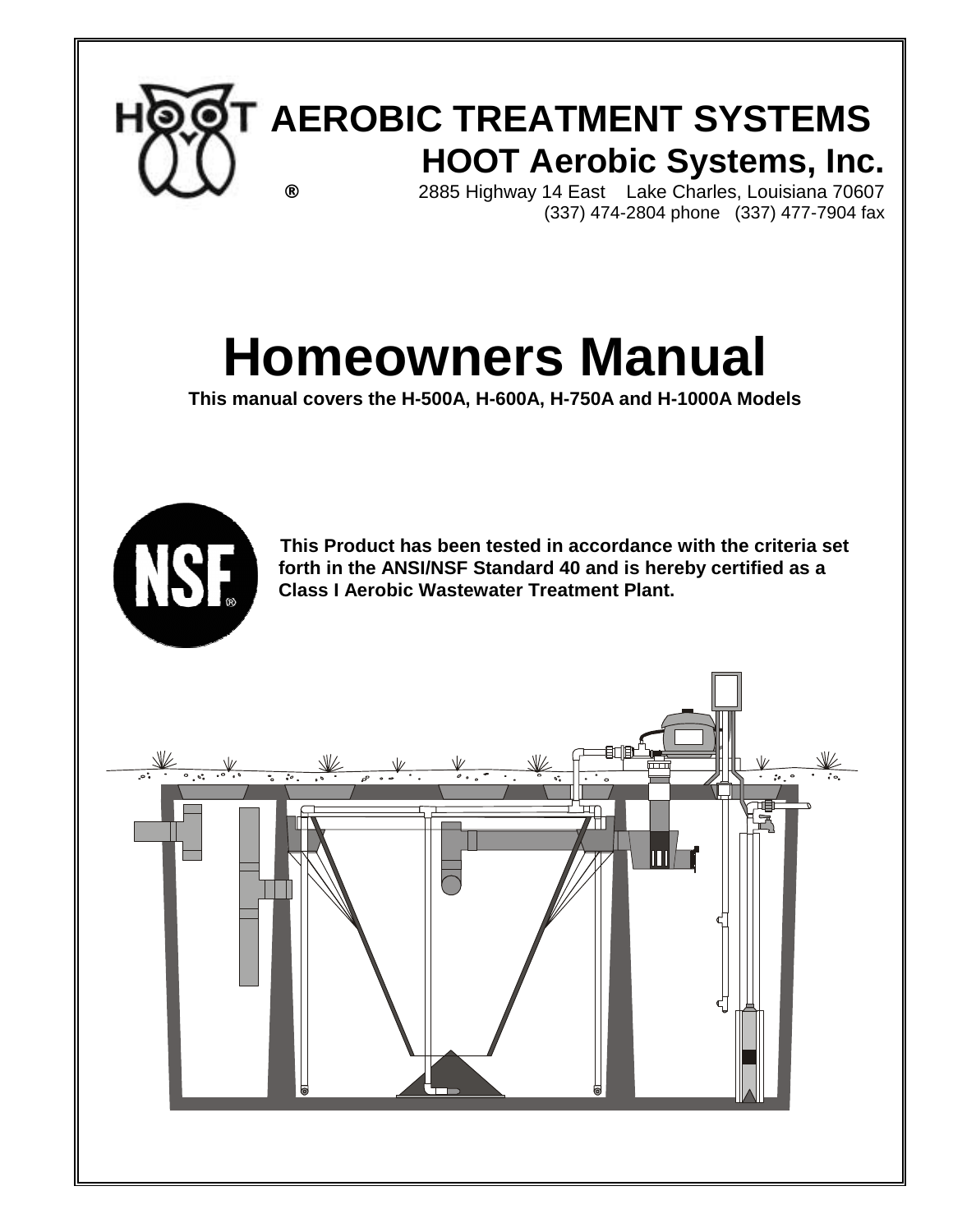### **The HOOT Aerobic Treatment System Declaration of Warnings**

- **WARNING! TO PREVENT MALFUNCTION OF YOUR SEWAGE SYSTEM, DO NOT DISCHARGE THE FOLLOWING MATERIALS INTO THE SYSTEM**: Plastic Materials ! Cloth ! Cigarette Stubs ! Paper towels ! Large quantities of acids or caustics, soaps or cleaning materials which have a high or low pH factor (Use low suds detergents) ! Throw-away Diapers ! Rubber products ! Kleenex, some toilet tissues which do not decompose readily in water ! Rainwater from Gutters ! Excess grease or fatty materials (Use garbage disposal sparingly) ! Oily materials, motor oils, grease, kerosene, gasoline, Paints, etc. !Backwash water from any type of Water Softner ! Other materials which do not disintegrate in water !A/C Discharge ! Sump pump discharge ! Automatic Toilet Disinfection Products
- **WARNING!** TO FUNCTION PROPERLY, THE HOOT SYSTEM MUST BE MAINTAINED BY A QUALIFIED PROFESSIONAL AT LEAST EVERY SIX (6) MONTHS FOR THE LIFE OF THE SYSTEM. FAILURE TO MAINTAIN THE HOOT SYSTEM VOIDS THE LIMITED WARRANTY AND MAY CAUSE SERIOUS BODILY INJURY OR ILLNESS TO PEOPLE AND PETS AND MAY CAUSE SERIOUS DAMAGE TO THE HOOT SYSTEM OR OTHER PROPERTY.
- **DANGER!** ONLY A QUALIFIED PROFESSIONAL SHOULD ATTEMPT TO REPAIR OR FIX THE HOOT SYSTEM. ATTEMPTED REPAIR BY ANYONE OTHER THAN A QUALIFIED PROFESSIONAL MAY CAUSE SERIOUS BODILY INJURY OR DEATH TO THE HOMEOWNER OR OTHER PERSONS AND MAY CAUSE SERIOUS DAMAGE TO THE HOOT SYSTEM AND OTHER PROPERTY.
- **DANGER!** DO NOT DISCONNECT THE POWER TO THE HOOT SYSTEM. DISCONNECTION OF THE POWER FROM THE SYSTEM MAY CAUSE SERIOUS ILLNESS OR DEATH TO THE HOMEOWNER AND OTHER PERSONS AND MAY CAUSE SERIOUS DAMAGE TO THE HOOT SYSTEM AND OTHER PROPERTY.
- **WARNING!** IN CASE OF IMMINENT FLOOD, IMMEDIATELY TURN OFF THE ELECTRICAL POWER TO THE HOOT SYSTEM AT THE INDEPENDENT BREAKER LOCATED ON THE HOUSE. FAILURE TO TURN OFF THE ELECTRICAL POWER MAY CAUSE SERIOUS INJURY OR DEATH TO THE HOMEOWNER AND OTHER PERSONS AND MAY CAUSE SERIOUS DAMAGE TO THE HOOT SYSTEM AND OTHER PROPERTY.
- **WARNING!** IF THE UNIT FAILS TO FUNCTION PROPERLY, DO NOT USE THE BATHROOM FACILITIES UNTIL QUALIFIED PERSONNEL FIX THE PROBLEM. USE OF THE BATHROOM FACILITIES DURING A SYSTEM FAILURE MAY CAUSE SERIOUS INJURY, ILLNESS, OR DEATH TO PERSONS AND MAY CAUSE SERIOUS DAMAGE TO THE HOOT SYSTEM AND OTHER PROPERTY.
- **WARNING!** DO NOT ALLOW CHILDREN TO PLAY ON OR AROUND THE AEROBIC TREATMENT SYSTEM, THE SPRINKLER SYSTEM, OR OTHER OVER-LAND DISCHARGE AREA. ALLOWING CHILDREN TO PLAY IN THESE AREAS MAY CAUSE SERIOUS BODILY INJURY, ILLNESS, OR DEATH TO THE CHILDREN AND OTHER PERSONS AND MAY CAUSE DAMAGE TO THE HOOT SYSTEM AND OTHER PROPERTY.
- **DANGER!** DO NOT OPEN CONTROL PANEL WITHOUT ELECTRICITY DISCONTENTED AND LOCKED OUT ON THE SYSTEM. FAILURE TO DO SO COULD CAUSE SEVERE INJURY OR DEATH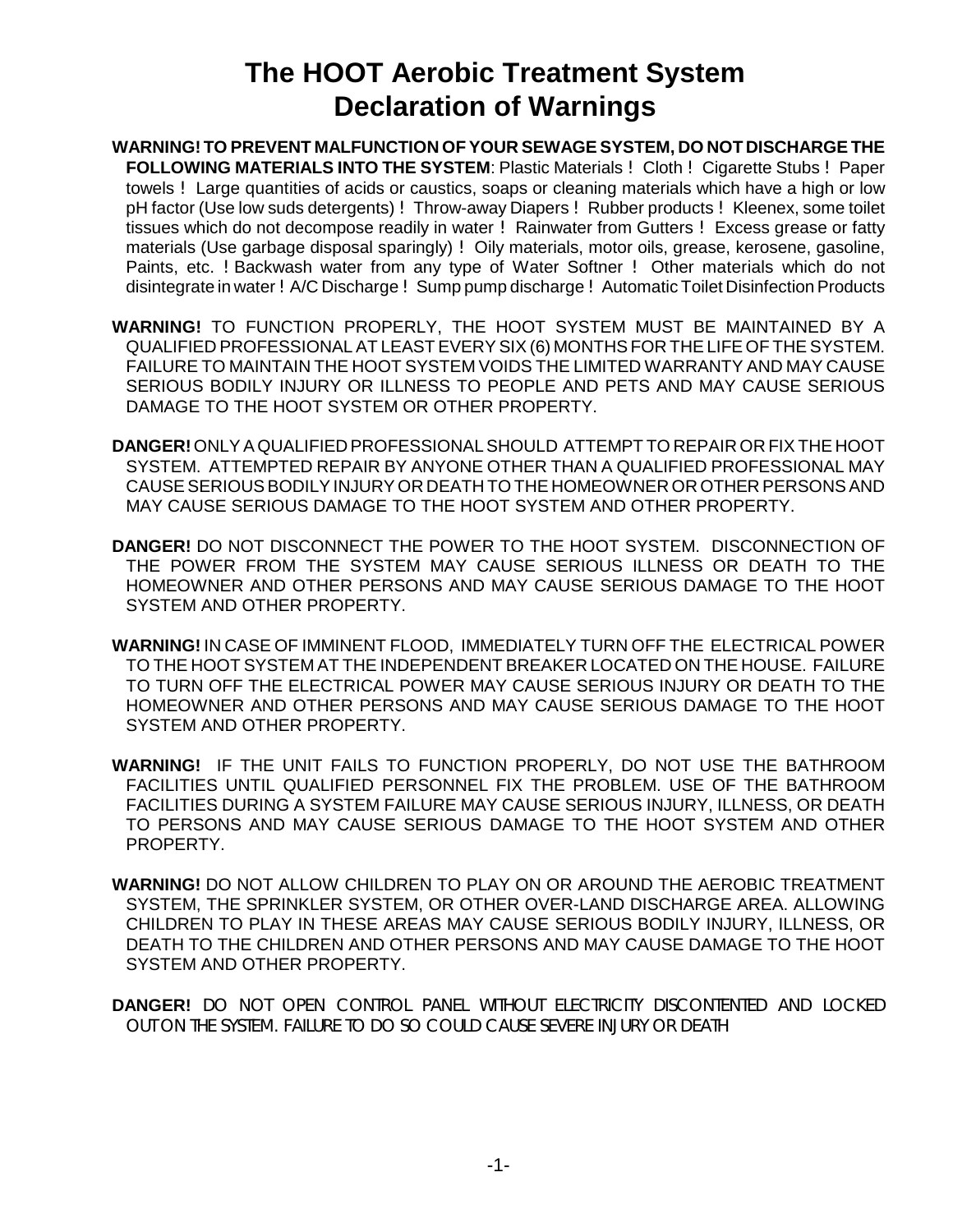### **Table Of Contents**

| Chlorine Use, Maintenance Misuse WarningsPage 5 |  |
|-------------------------------------------------|--|
|                                                 |  |
|                                                 |  |
|                                                 |  |
|                                                 |  |
| Explanation of Night Pumper SystemPage 8        |  |
|                                                 |  |
|                                                 |  |
|                                                 |  |
| Re-Start and Change in OwnershipPage 9          |  |
| Hoot Warranty and RegistrationPage 10           |  |
|                                                 |  |

### **Overview of Sewage Treatment**

The treatment system is comprised of four components, namely a pretreatment tank, aeration chamber, final clairfier and a disinfection device. The pre-treatment tank aids in the anaerobic decomposition of the influent and provides a storage area for non-biodegradables which are inadvertently added to the system. The aeration chamber is the heart of the activated sewage treatment plant. By means of a blower, oxygen is incorporated into the sewage. This introduction of oxygen is done in such a manner as to intimately mix the organics of the sewage with the bacterial populations in the aeration chamber. Reduction of the organics is accomplished by these organisms. Movement of sewage in the aeration chamber causes the activated sludge that settled in the final clarifier to be re-introduced into the aeration chamber. As the solids settle out in the clairifier, a clear odorless effluent is produced which passes through the disinfection device, and into the pump tank for discharge at a later time. All HOOT systems have a minimum of a  $\frac{1}{2}$  days flow above the alarm to give ample time for service personnel to arrive and correct any problem which may occur.

The ANSI/NSF Standard 40 requires a minimum removal efficiency for the performance of Aerobic Wastewater Treatment Systems. For a system to be certified as a Class I Treatment unit the arithmetic mean of all effluent samples collected in a seven day period must be less than 45 mg/L. The HOOT Aerobic System had an average  $CBOD<sub>5</sub>$  of 2.4 and a Suspended Solids average of 1.8 with both averaging 99% removal efficiency. Properly installed and maintained, the Hoot System should be capable of producing this quality of effluent.

The effluent quality was found to meet or exceed state and federal standards for all other required parameters. According to these results, the HOOT unit is the most efficient wastewater treatment systems on the market today.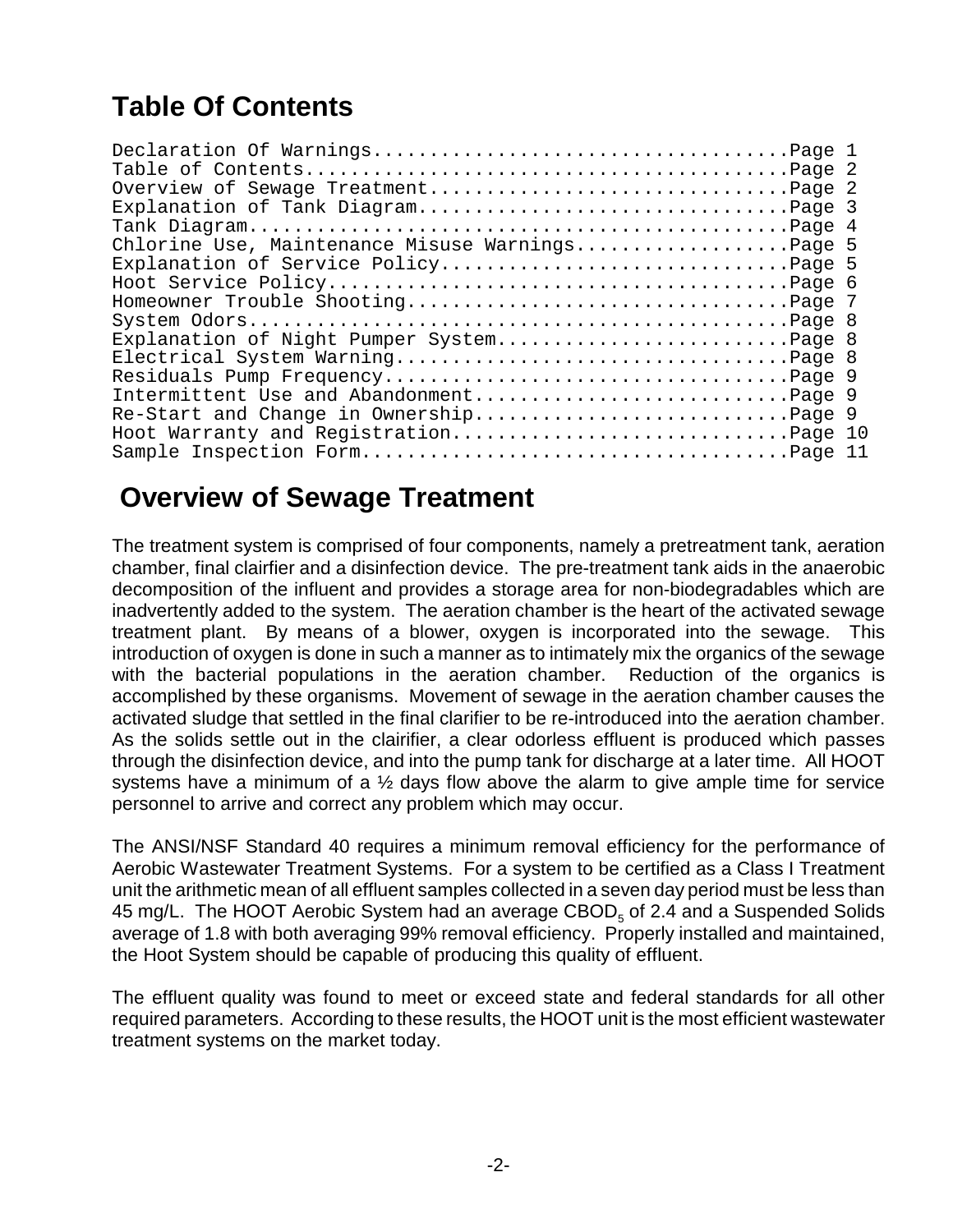#### **Electrical System Warning**

The HOOT Aerobic System features a custom designed control panel made of proprietary parts. Just like the rest of the treatment system, it may only be serviced by a certified HOOT Installer/Service Provider. Although an electrician may be employed by an installer to make the final hook-up, an electrician is not qualified to do service on our control panel unless under the direct supervision of a HOOT Certified Service provider. Electrical diagrams are made avaliable only to our authorized service personnel for their use in servicing our system.

#### **The HOOT Aerobic Treatment System Diagram**

- **1. Inlet** where the wastewater enters the system from the home
- **2. Pretreatment Tank** where anaerobic digestion occurs and storage for non-biodegradeable materials
- **3. Aeration Chamber** where air is introduced into the sewage for digestion
- **4. Clarifier**  a still chamber where solids settle out and the clear effluent rises
- **5. Chlorinator** kills any remaining biological activity in the water entering the pump tank.
- **6. Pump Tank** where the treated and disinfected effluent is stored prior to discharge
- **7. Effluent Pump** how the treated water is discharged from the system
- **8. Discharge Line** to the disposal method prescribed by law or chosen by installer
- **9. Sampling Port**  used by service personnel to inspect effluent quality
- **10. Probe** turns on and off the pump based on water level
- **11. Pump Wire** from pump to the control panel
- **12. HOOT System Controller** operates and regulates the control of the system
- **13. Power Line (30 Amp)** independent breaker provided by homeowner, builder or qualified electrician, necessary for proper operation of the system
- **14. Troy Air Linear Air Blower** long life, efficient linear blower which compresses atmospheric air and under pressure delivers it to the tank.
- **15. Air Manifold**  delivers the air from the line to the stones for diffusion into the sewage
- **16. Aeration line** delivers the air from the pump to the manifold
- **17. High Water Probe** turns the pump on also alarm probe if pump fails to come on
- **18. Low Water Probe** the off switch for the pump
- **19. Probe Ground** generates the low level signal in the water which is sensed by the probes
- **20. Aeration Stone** air is finely diffused from the stone into the aeration chamber
- **21. 15" Covers** provide access to each component of the system for service. Are usually brought to grade level to meet local regulations and for serviceability.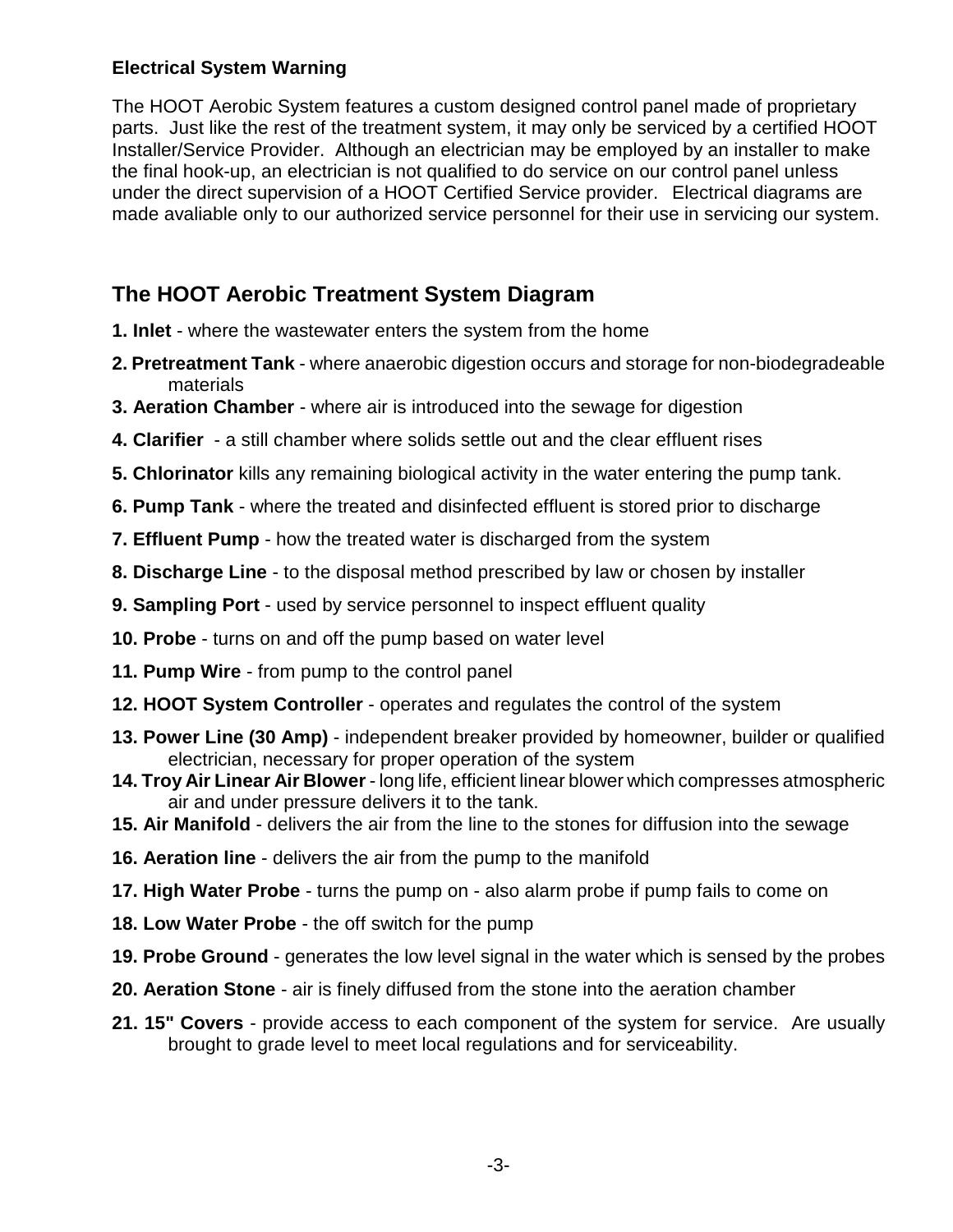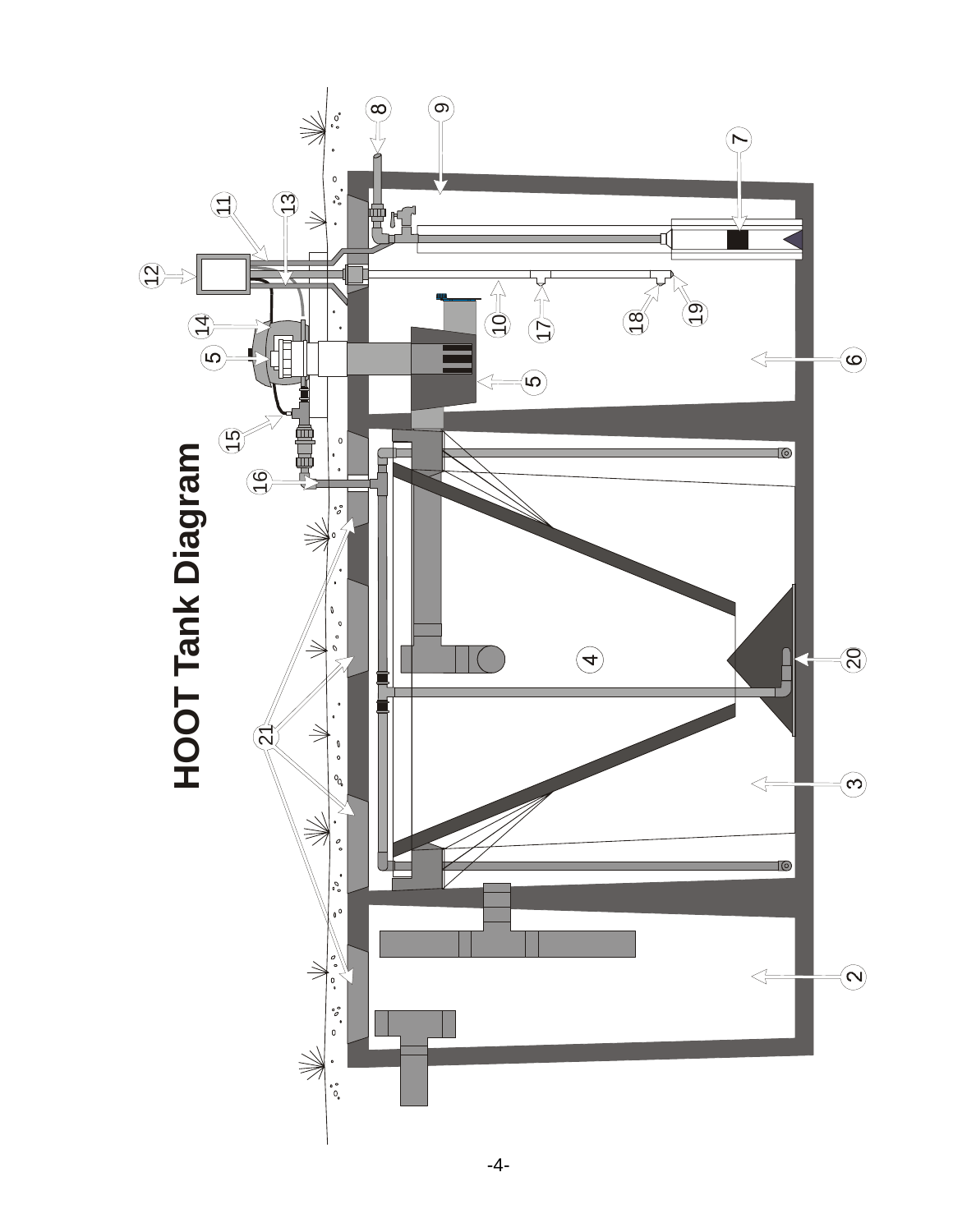### **Chlorine Maintenance**

**ADD CHLORINE** light will come on when the tablet level is between 1 and 2 tablets remaining. According to state law, It is the homeowners responsibility to maintain a chlorine residual in the

pump tank of at least 0.1 mg/L. This can be achieved by keeping tablets, designed for the disinfection of wastewater in your chlorinator. To add tablets, remove the tube and follower, and clean out old tablets and residue. HOOT recommends filling the tube with approximately 1 months supply or 3 to 5 tablets, depending on use. A general rule is 1 tablet, per person, per month. Regulations may require more to be added at a time. Monitor the chlorine use, as well as the light, to determine when to add tablets to the tube. Carefully lower the dispenser tube into the chlorinator and reinstall the follower. Do not drop a tube filled with tablets. Damage to the dispenser, tube or tablets will occur and will not be covered by the warranty.

### **Chlorine Misuse Warning**

Improper chlorine use can cause sever damage to the probe, pump and other components integral to the Hoot System. It can also create hazardous health conditions for those with exposure to the application area. The proper chlorine tablets are available from every Hoot Installer. They are specially formulated for small waste water flows and are an anti-wicking Calcium Hypochlorite formula. They are EPA registered and minimize excess residuals in the environment which may prove harmful to human or other life.

Environmental Protection Agency personnel are targeting the misapplication of chlorine products for more stringent enforcement. According to the E.P.A. the use of swimming pool chlorine in the treatment of waste water effluent is a violation of the Federal Insecticide, Fungicide, and Rodenticide Act Sections 136n-2g and 136j(a)g. The F.H.F.R.A . regulations essentially state anyone who is using a chlorine product for applications other than those stated on the product's labeling is potentially subject to fines or imprisonment. Individual users can be fined \$500.00 for the first offenses and \$2000.00 for subsequent violations.

## **Service Policy**

The initial service policy, which covers the first two years of system operation, is included in the purchase price of every HOOT Aerobic Treatment System. During the first two years of system ownership, the homeowner is entitled to all service, sampling and inspection calls required by local regulatory officials. This will include a complete inspection of each component of the system, and any adjustments or servicing necessary to any electrical, mechanical and other component parts to ensure proper function. During the inspection, an effluent quality observation will be made as well. If there are any items which need corrected and can not be immediately remedied, you, the installer/inspector, will inform the home owner, in writing, of the conditions and the estimated repair date. Following the initial two year service policy, the installer, must make available, for purchase, a continued service policy comparable to the initial service policy. Our manufacturers will stock any and all replacement parts necessary to ensure that the HOOT Aerobic Treatment System will operate properly as long as you own your home. To service a HOOT System, a service representative must be certified on an annual basis by HOOT Aerobic Systems, Inc., or their qualified representatives.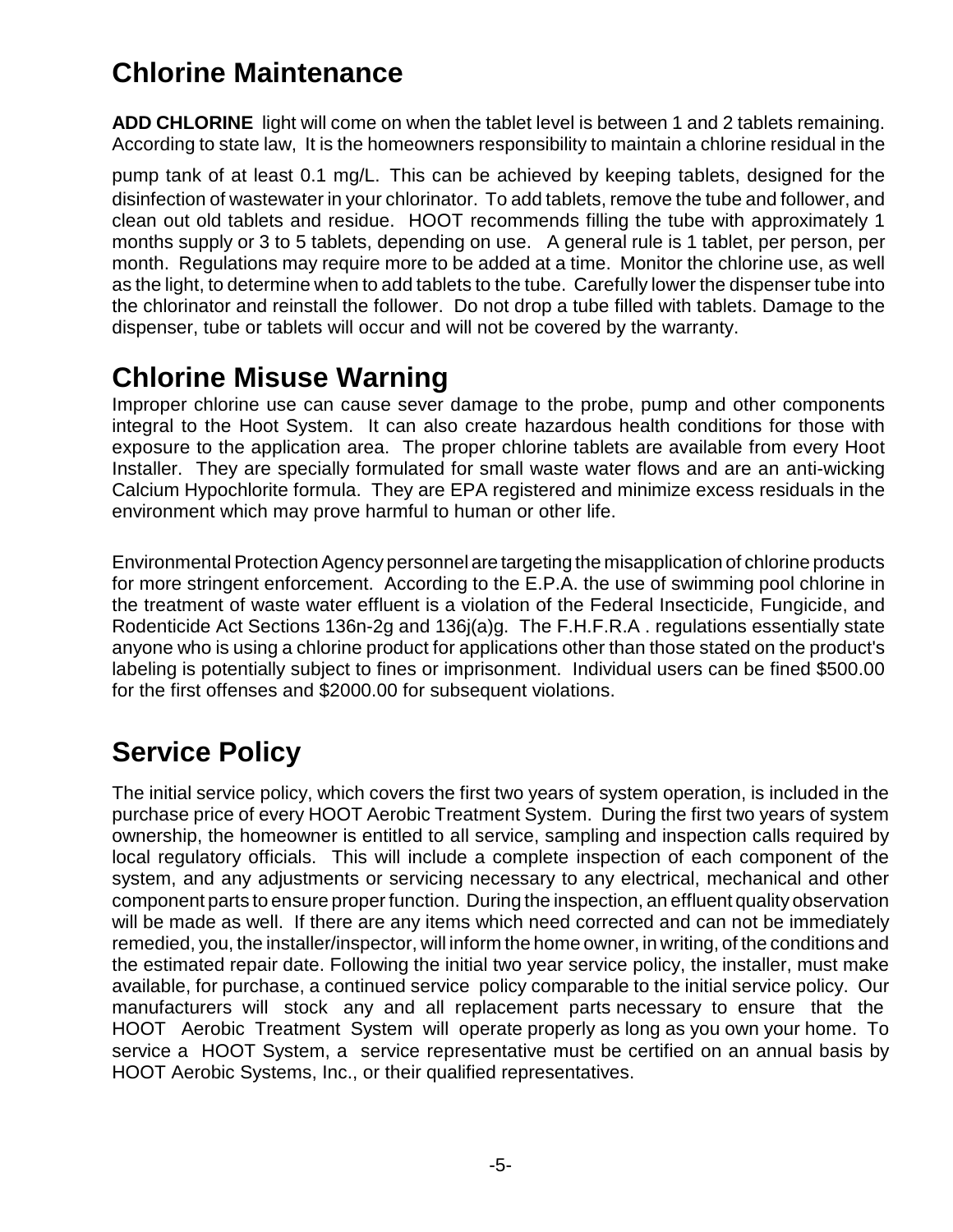

| Tocate           |                  | oni |  |  |
|------------------|------------------|-----|--|--|
| $D_{\alpha r m}$ | vear<br>ГO1<br>. | an. |  |  |

This contract will provide for all required inspections, testing and service of your HOOT Aerobic Treatment System. The policy will include the following:

- 1. \_\_\_\_\_\_\_\_\_ inspections a year/service calls (at least one every \_\_\_\_\_\_\_ months), for a total of \_\_\_\_\_ over the two-year period including inspection, adjustment and servicing of the mechanical, electrical and other applicable component parts to ensure proper function. This includes inspecting the control panel, air pumps, air filters, diffuser operation, and replacing or repairing any component not found to be functioning correctly.
- 2. An effluent quality inspection consisting of a visual check for color, turbidity, scum overflow and examination for odors. A test for chlorine residual and pH will be taken and reported as necessary.

3. If any improper operation is observed, which cannot be corrected at the time of the service visit, you will be notified immediately in writing of the conditions and estimated date of correction.

- 4. The Homeowner is responsible for maintaining a chlorine residual of at least 0.1mg/L in the treatment system. This can be accomplished by using chlorine tablets designed for wastewater use, NOT SWIMMING POOL TABLETS. Upon visit, if the system needs chlorine tablets the service provider will add them and charge the customer. If the customer fails in their responsibility to add the chlorine tablets, they are in violation of law and appropriate action will be taken. Initials of Installer **Initials of Homeowner**
- 5. Any additional visits, inspections or sample collections required by specific Municipalities, Water/River Authorities, County Agencies the TCEQ or any other regulatory agency in your jurisdiction will be covered by this policy.

At the conclusion of the initial service policy, the Service Provider will make available, for purchase on an annual basis, a continuing service policy to cover labor for normal inspection, maintenance and repair. According to state law, all owners of aerobic systems must maintain a factory authorized service provider for the lifetime of the system.

With 48 hours of a request for service (weekends and holidays excluded), your system will be visited by the service provider listed below or their authorized agent. If there are any items which need correction and can not be immediately remedied, the service provider will inform the home owner, in writing, of the conditions and the estimated repair date.

The HOOT Homeowners Manual must be strictly followed or warranties are subject to invalidation. Pumping of sludge build-up, for reasons other than due to warrantied mechanical failure, are not covered by this policy and will result in additional charges. By signing this form, both Installer and Homeowner agree to the terms of this policy. By signing this form, both the Installer and the Homeowner agree that the Homeowner has received a copy of the Homeowners Manual and the Installer has made a reasonable effort to explain all pertinent information to the Homeowner.

HOOT is not responsible for service, it is the SERVICE PROVIDER indicated below.

#### **HOME OWNER SERVICE PROVIDER**

| Name    | Name of Service Company Representative |
|---------|----------------------------------------|
| Address | Address                                |
| City    | City                                   |
| -       | -                                      |
| Phone   | Phone                                  |

Signature of Home Owner Signature of Service Provider and License #.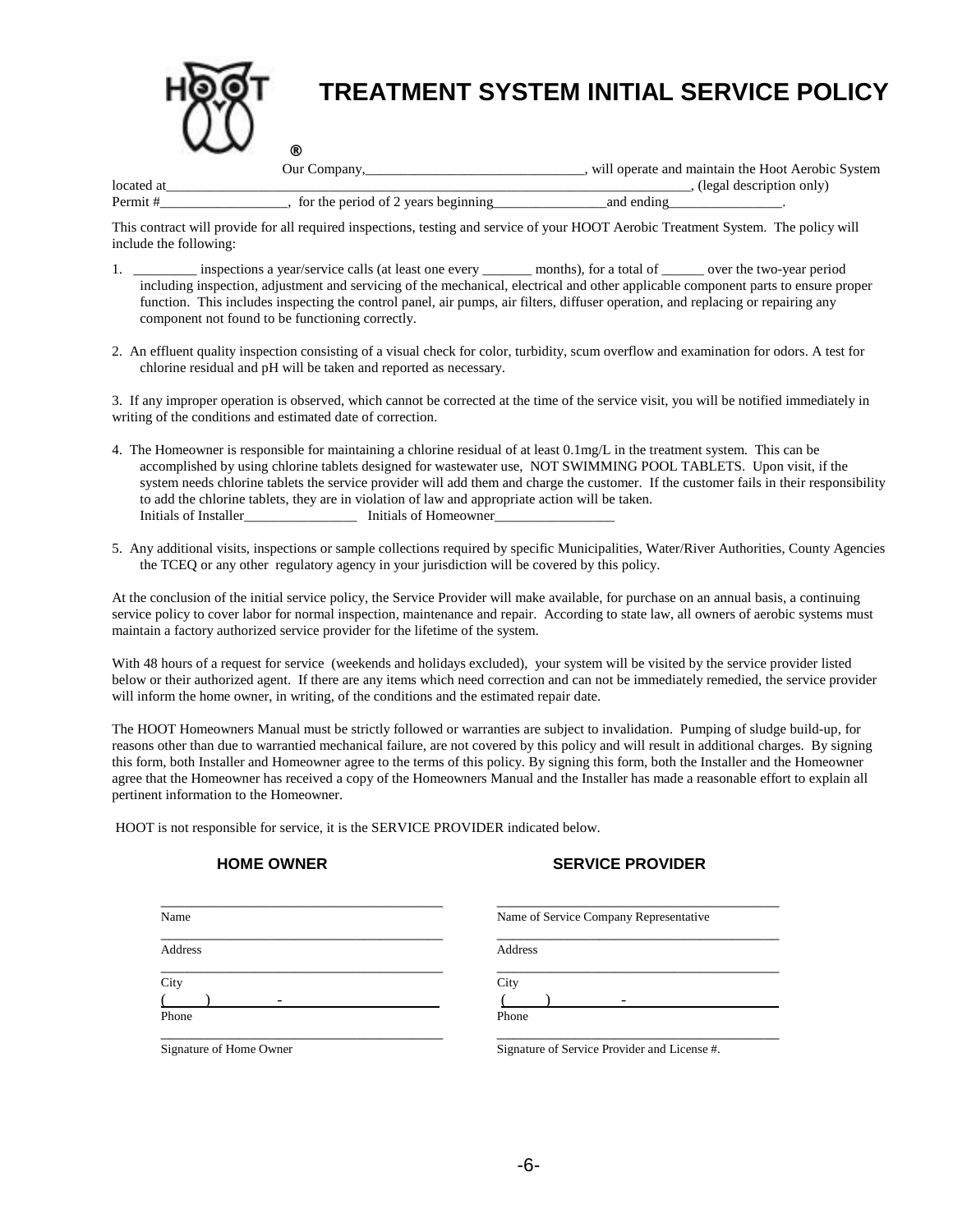### **Homeowner Trouble Shooting**

If both **AERATION PROBLEM** and **WATER LEVEL PROBLEM** occur, the photocell cannot tell the difference between daylight and darkness. This occurs when the computer "sees" that either day or night is greater than 32 hours. To correct this problem, redirect or turn off any overhead light that comes on a dusk, on at dawn.

If you have re-directed or turned off an overhead light, you will need to reset the controller to clear the alarm. To do this, you simply need to turn off the power to the system at your panel box for 10 seconds and then turn it back on. If the problem re-occurs approximately 30 hours later, you have a problem with your photocell and you will need to call your qualified Hoot Service Provider for assistance.

If you do not have an overhead light, then there is a problem with the photocell and you need to call your qualified Hoot Service Provider.

If **AERATION PROBLEM** occurs there has been a problem with your air delivery system. This is the most critical part of the treatment system and the problem must be corrected as quickly as possible. There are two problems that a homeowner can correct:

1. The air line from the blower to the control panel has come loose or been disconnected.

Check first to see if the black line from the aerator is not pinched, and is properly installed into each end of the compression fittings. If this has been pulled loose, then turn off the power to the system at your panel box for 10 seconds and then turn it back on. If an aeration problem occurs again, then call for assistance.

If a **WATER LEVEL PROBLEM** and an audible alarm occurs, first determine if it is a problem also with an **AERATION PROBLEM** (See Above).

There are no homeowner repairs that can be made to the effluent delivery system. Please look directly at the panel and note wether the light is steady, slow or fast flashing. This will aid the installer in coming to the quickest resolution of your problem.

#### If **POWER FAILURE ALARM** occurs

- 1). Circuit Breaker to system from house is tripped.
- 2). Circuit Breaker at house panel box for remote breaker is tripped.

#### If **ADD CHLORINE** comes on

When the tablet level is between 1-2 tablets remaining, the **ADD CHLORINE** Indicator light will light and beep, and remain lit until chlorine has been added to the system. See directions on page 5 under **Chlorinator Maintainance.**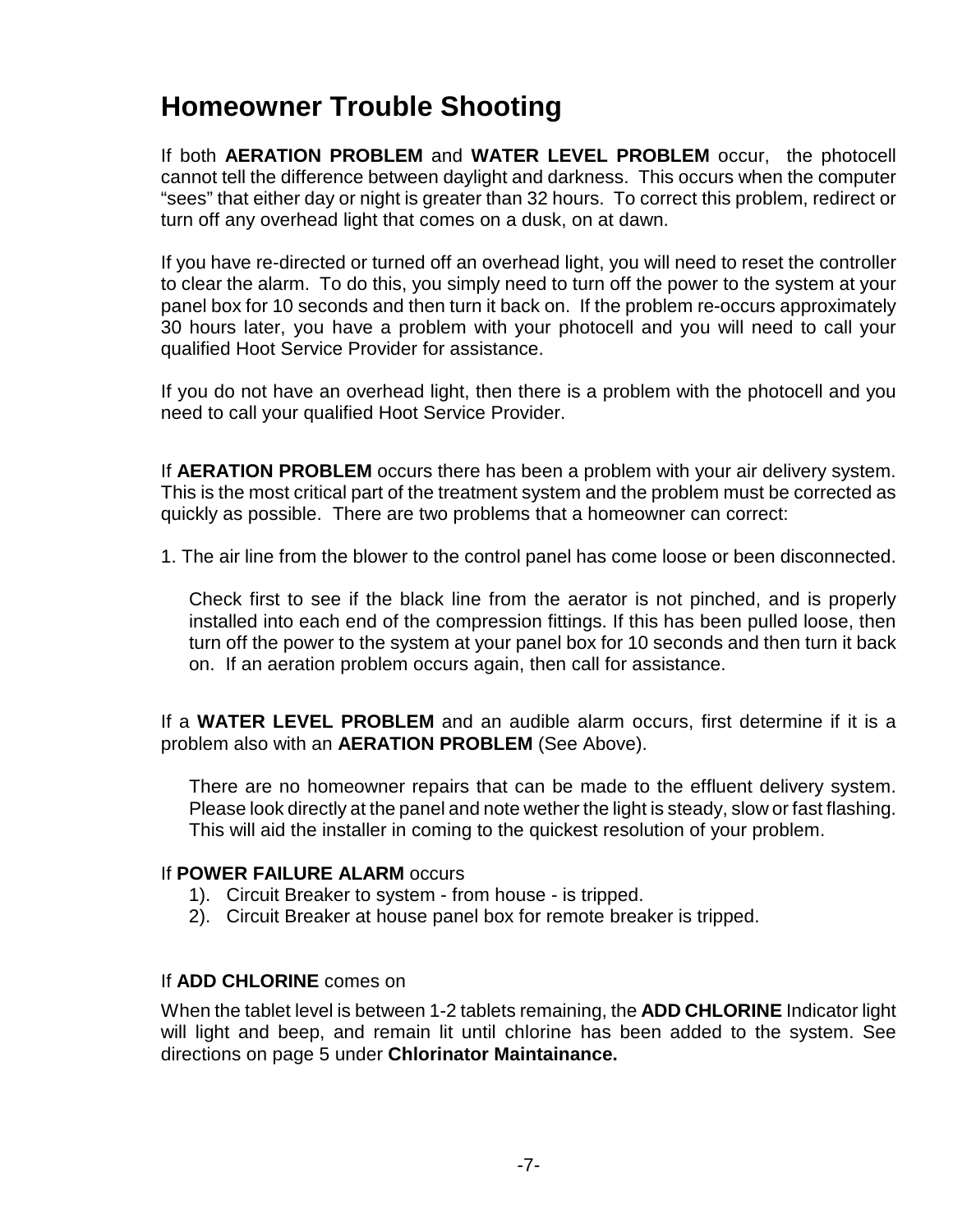#### **System Odors**

During the first few weeks of system operation, the system must establish itself and it is common for odors to develop around the system and its components. After the first month of operation, these should go away. A normally functioning system will have a damp, musty type odor. Foul odors can be present and the system indicate that the mechanical components are properly functioning. Please be certain that you are not using any of the materials specifically mentioned to cause problems with the system on the first paragraph of page one of this manual. If you are, discontinue their use and the problem within a few weeks should clear up by itself. If you are not using any of the items, or you have discontinued their use and the problem has not corrected itself, then call your service provider for assistance.

#### **How The Night Pumper System Works**

The system controls the pump based on a time clock principle. Each day at sun up, an internal clock begins a count down. 20 hours after sun up the system will pump out the tank. Upon initial start up of system, or after a power failure, the internal clock assumes daylight just occurred. The system starts the 20 hour clock till pump down. If night comes, and daylight then occurs before the 20 hours has passed, then the pump will automatically pump out at daybreak.

#### **Water Over-Use**

If at any time more than 360 gallons of water enter the system between pump cycles, (the maximum allowed for a 5 bedroom home) then the system must come on in a demand configuration mode. Thirty seconds prior to pumping, the system will turn on an audible alarm, with two short beeps in a row. After 30 seconds, the alarm will silence and turn the pump on for maximum of 4 minutes. If the level drops below the high probe, the pump will run an additional 4 minutes.

If this does not lower the level below the high probe the pump will jog 10 times and will pump for an additional 4 minutes. If this does not lower the water level below the high probe, a **WATER LEVEL PROBLEM** will occur with a **SYSTEM ALARM** red light and audible alarm. This might occur if a hot tub, Jacuzzi or other large volume of water is released into the system all at once. It should be noted that hot tub or Jacuzzi water should never be released into an aerobic system. This alarm is designed to tell the warn Home Owner that a large volume of water being released into the system all at once can disturb the process and should be metered in more slowly. If the system persistently comes on in a demand configuration, then it should be noted that the household either, uses too much water and is sized too small, is wasteful with water, or has running toilets, etc. It should also be noted that no Aerobic system can function correctly if too much water is run through the system. To determine if there is a plumbing leak check the clean-out located before the tank inlet by sprinkling a small amount of dry dirt or sand. If the dirt washes away, the width of the stream can indicate how much water is being wasted. A stream as little as 1/8" wide can indicate a leak of as great as 150 gallons a day.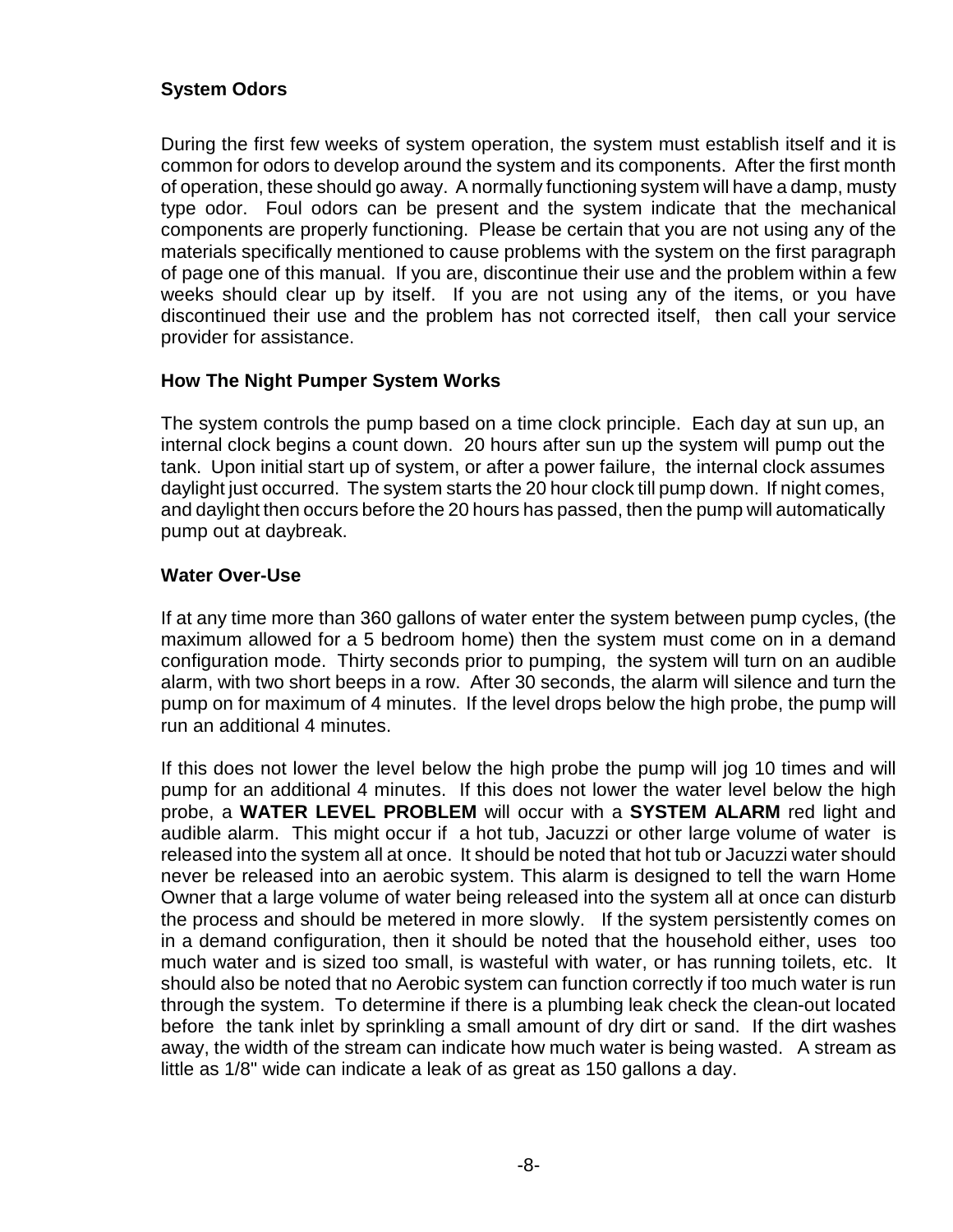#### **Residuals Pump Out of System**

The Hoot Aerobic System is a sewage digestion system uses a mechanical process of aeration to accelerate the digestion process that would normally take place in the soil. Over time, there will be a build up of non-biodegradeable materials or residuials that will necessitate the system being pumped out. The pump out of the system will be based on a level of seteable solids in the areation chamber or evidence of soilds carry over into the pump tank. Qualified service personell will check for these levels during their inspection and will advise you when the system will need pumped out. This level will be affected by the number of residents in the home, their health and eating habits, use of paper products, quantity of garbage disposal use and non-biodegradeables added to the system.

Most systems that are plumbed to single family residences, and are properly designed, will go for a period of 2 to 4 years between pump outs. Factors mentioned above, and others not anticipated can cause the frequency between service to be longer or shorter. In all cases, it is advised to have the system pumped out when it is recommended. If the solids level is ignored, the system may malfunction, fail to treat the sewage properly and cause damage to pump and other components that will likley cost 2 to 3 times what a pump out would cost. Damage to these components from failing to pump out the system regularly would not be covered by any initial or extended warranty.

#### **Intermitent use and Abandonment**

Intermitent use of the system is not recomended. These systems are biological reactors and to maintain proper function must be used on a regular baisis. If the system is not to be used of an extended period of time it should be abandoned using the following proceedure. To properly abandon a system, you need to have the system pumped to remove all solids from the system. The system must then be refilled with water to the normal operating level and then disabled electrically.

#### **Re-Start**

If the system has been abandoned and power has been shut off to the system at any time, the system must be throughly pumped, filled with water and an inspection of all of the system componenets, including difuser operation and backpressure on the system. If the system, with clean water reads a high back pressure, then the stones must be replaced or flushed according to our proceedures for flushing.

#### **Change of Ownership**

Any time the system chanages ownership and new residents are to use the system, even if there is no electrical interuption, it is strongly recomended that the system be pumped, cleaned out and re-started. The biological flora and fauna of the aedrobic system are particular to the individuals using the system and a drastic change to the influent characteristics and load may serriously effect the performance of the system. Please note that this will also provide for a complete inspection of the system and its components and an opportunity to educate the new system ower of the type of system that they have, along with their duties and lilitations of their system.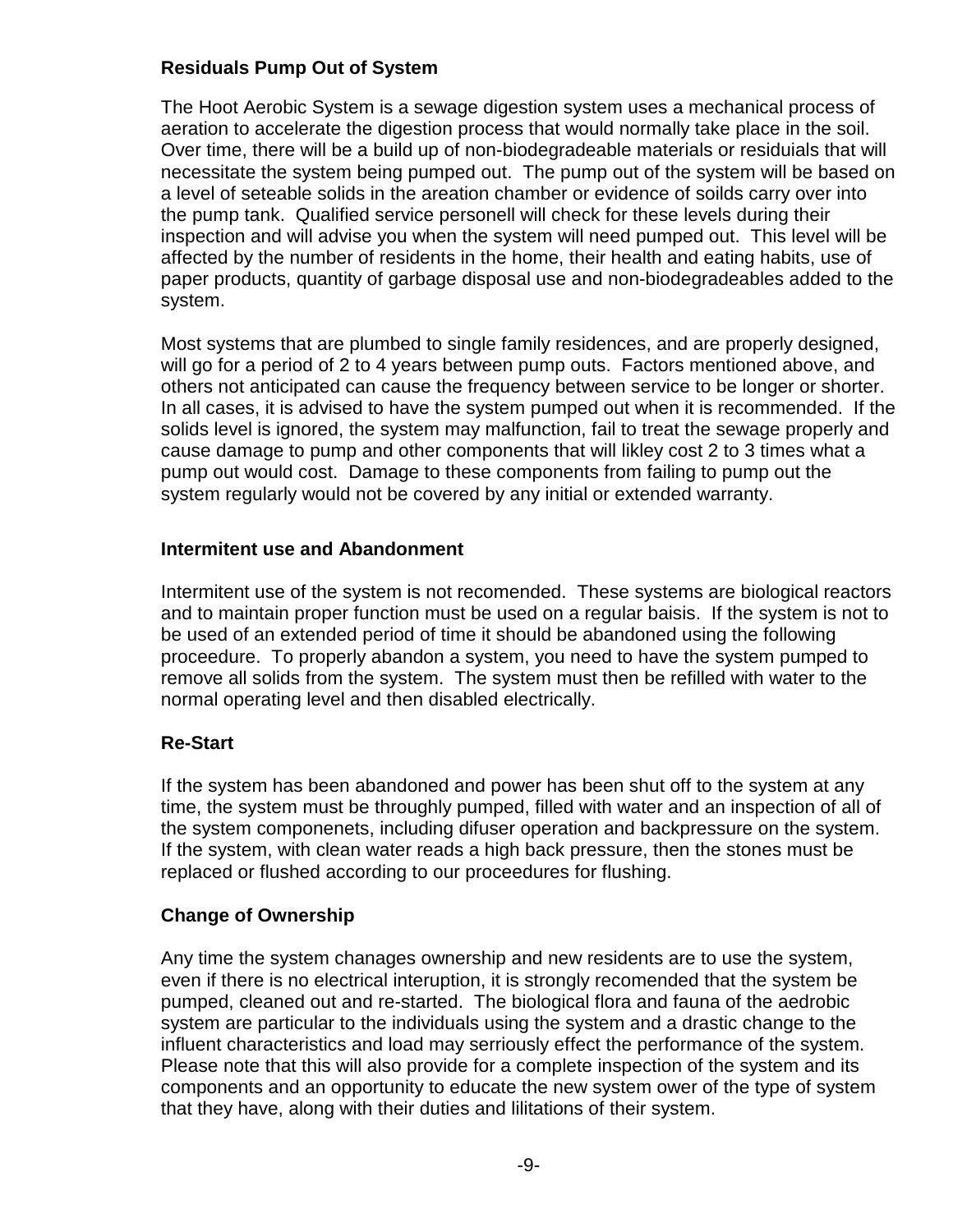

### **LIMITED WARRANTY AND REGISTRATION ® HOOT Aerobic Systems, Inc.**

 **2885 Highway 14 East Lake Charles, Louisiana 70607 (337) 474-2804 phone (337) 477-7904 fax** 

**NO GENERAL WARRANTY:** HOOT AEROBIC SYSTEMS, INC. DISCLAIMS ANY AND ALL WARRANTIES, EITHER EXPRESS OR IMPLIED, AND **EXPRESSLY DISCLAIMS THE IMPLIED WARRANTIES OF MERCHANTABILITY AND FITNESS FOR A PARTICULAR PURPOSE.**

**HOOT LIMITED WARRANTY:** HOOT Aerobic Systems, Inc. ("HOOT") warrants faulty workmanship or construction of the HOOT treatment system for three (3) years from the date of purchase, subject to the following condition: If HOOT determines that the fault in workmanship or construction of the HOOT treatment system is not the result of improper installation, improper maintenance, failure to service, natural disaster, an act of God (including flood, lightning or fire ants), or tampering by any means, then, at HOOT's discretion, HOOT has the right to provide a replacement for such faulty component. The faulty component will be replaced with a rebuilt or new component to the Service Provider for the first three (3) years from the date of purchase. This Warranty extends to the HOOT Service Provider ONLY. During the initial 2 year service policy, the component will be replaced at no charge to the Homeowner. During the third year, components will be provided only to a qualified HOOT Service Provider, at no charge, however any and all installation charges will be the responsibility of the homeowner.

### **SOLE REMEDY**

HOOT's liability for any accident, injury, or damage to any person or property shall be limited to the purchase price of the HOOT Aerobic Treatment System. HOOT is not and shall not be liable for any incidental or consequential damages or injury, regardless of fault, to any person or property resulting from misdesign or mismanufacture of the HOOT Aerobic Treatment System, failure to warn, failure to label, or inadequate instructions in the manual. This clause is effective to the full extent allowed by law and shall be void where prohibited.

#### **WARRANTY REGISTRATION**

FOR THE ABOVE WARRANTY TO BE EFFECTIVE, THE HOMEOWNER AND ANY USER ATTEMPTING TO CLAIM ANY RIGHT UNDER THIS WARRANTY MUST COMPLETE THIS FORM AND RETURN A SIGNED COPY TO HOOT WITHIN THIRTY (30) DAYS FROM THE DATE OF INSTALLATION. The cost of pumping or cleaning of any component or compartment of the sewage treatment system, which becomes necessary for causes other than malfunction of the equipment, is the responsibility of the homeowner.

By signing this Service Policy, the Home Owner and the Service Provider agree to the terms of this policy. HOOT is not responsible for service, it is the SERVICE PROVIDER indicated below.

#### **HOME OWNER SERVICE PROVIDER**

| Name                    | Name of Service Company Representative       |
|-------------------------|----------------------------------------------|
| Address                 | Address                                      |
| City                    | City                                         |
|                         |                                              |
| Phone                   | Phone                                        |
| Signature of Home Owner | Signature of Service Provider and License #. |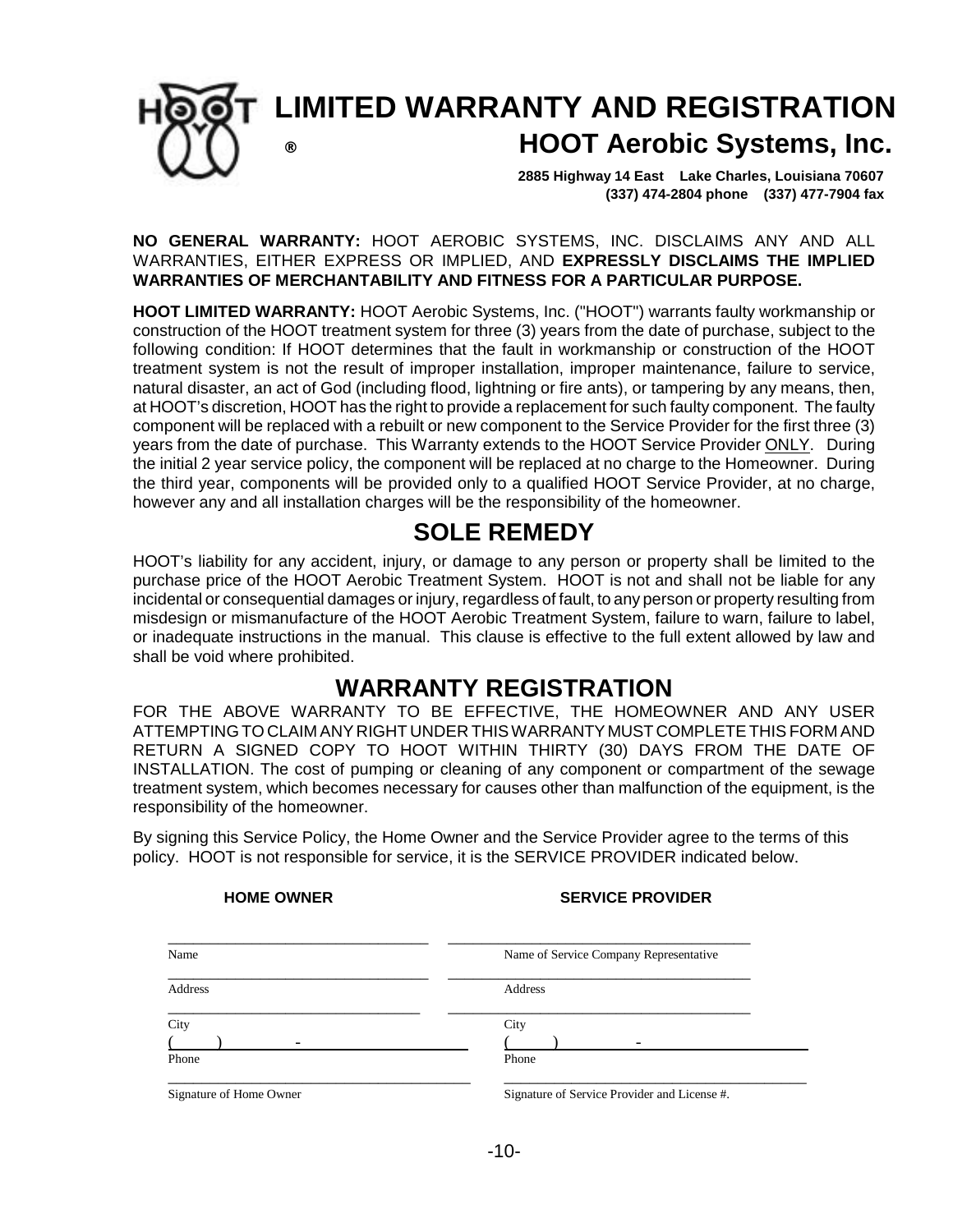

## **Service and Inspection Form**

(This is an example only, please check State and Local Requirements)

This testing and reporting shall be completed, signed and dated after each inspection. One copy shall be retained by the maintenance company. The second copy is sent to the local permitting authority and the third copy is sent to the system owner along with an invoice for services by the maintenance company.

1. Actual Date of Visit:

|  | 2. System Inspection of: |  |
|--|--------------------------|--|
|--|--------------------------|--|

Owner:  $\overline{a}$ Address:

| City, St., Zip: |  |
|-----------------|--|
|                 |  |

| Inspected Items:        | Operational Inoperative | Not Applicable |  |
|-------------------------|-------------------------|----------------|--|
|                         |                         |                |  |
| Aeration Plumbing       |                         |                |  |
|                         |                         |                |  |
| Effluent Pump           |                         |                |  |
| Chlorinator             |                         |                |  |
| OK System Light         |                         |                |  |
|                         |                         |                |  |
| Sprinkler/Drip Backwash |                         |                |  |
| Photocell Test          |                         |                |  |
|                         |                         |                |  |

Battery must be replaced once each year. Air Filter must be cleaned each service visit. Operation of effluent disposal system must be made each visit, including chlorine residual test, effluent pump operation and sprinkler operation/ drip backwash.

- 3. Repairs to system (list all components replaced): \_\_\_\_\_\_\_\_\_\_\_\_\_\_\_\_\_\_\_\_\_\_\_\_\_\_\_
- 4. Tests Required and Results:

| Test                                                                                 | Required | <b>Results</b> | <b>Test Method</b> |
|--------------------------------------------------------------------------------------|----------|----------------|--------------------|
| <b>BOD</b> (Grab)<br>TSS (Grab)<br><b>Fecal Coliform</b><br><b>Chlorine Residual</b> |          |                |                    |
| 5.Comments:                                                                          |          |                |                    |

Signature of Inspector:\_\_\_\_\_\_\_\_\_\_\_\_\_\_\_\_\_Installer II or WW Lic # \_\_\_\_\_\_\_\_\_\_\_\_\_